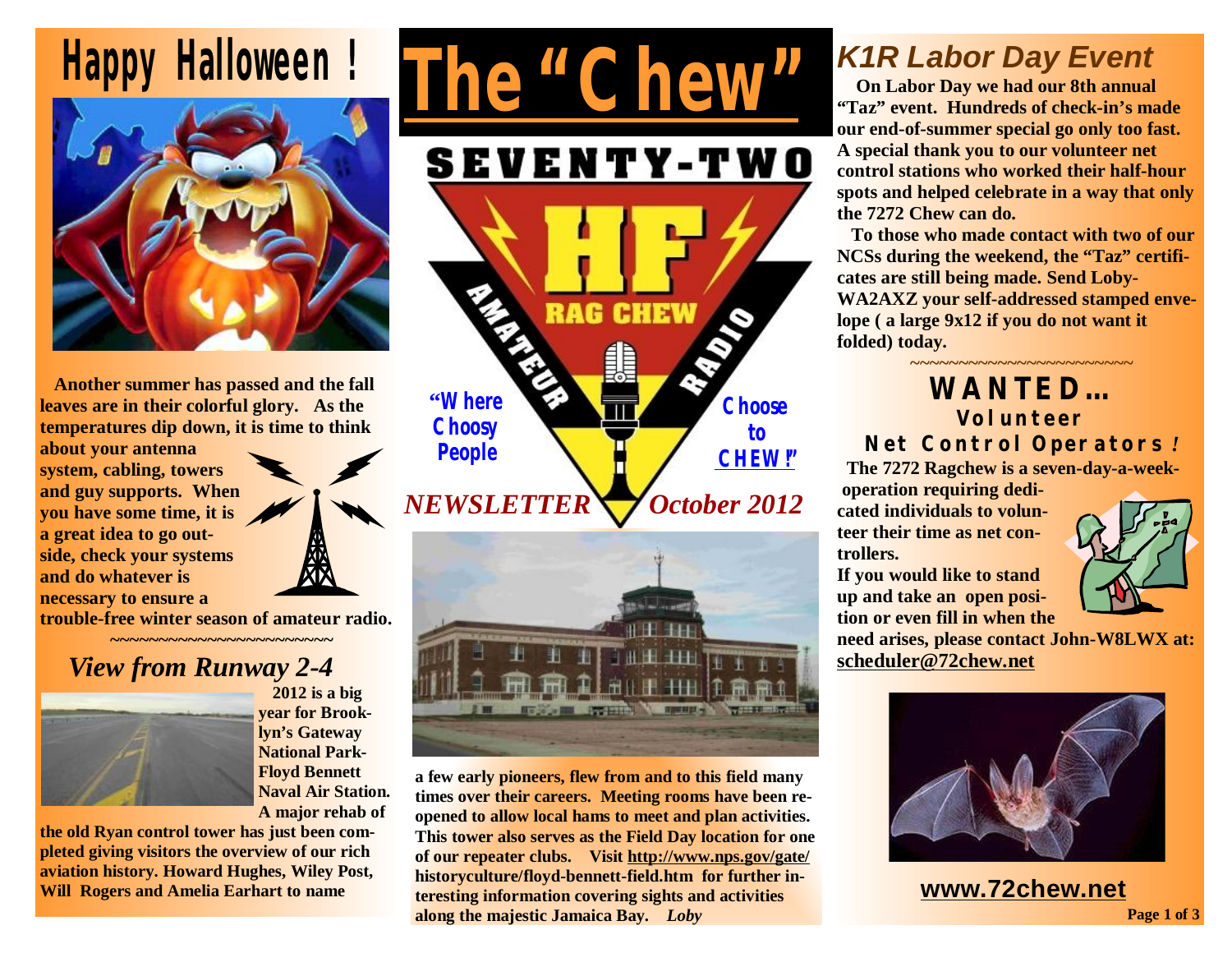# *Thousand Island Retreat*



 **During the two weeks beginning on September 9th, 2012, hams from all over the United States and Canada began the 10th annual trek to Kring Point State Park, NY. Begun by Tom-KC8QGJ for his 160m 1721 group, it quickly expanded to include members of the Canadian 80m 3730 group and friends from our 7272 Ragchew too. In addition, many friends from the local 2m group, the Rooster Roster, joined in to make each get together a rousing success. This year marked the 10th anniversary of these parties along the scenic St. Law-**

**rence Seaway. The big barbeque began on Saturday the 15th and continued late into the evening with 68 fellow** 

**hams, their XYLs and children joining in the fun of the day.** 

*Food? WOW!* **Everything from the standard hamburger and hot dog faire to ribs, homemade chili and** 



*Tom's famous kielbasa made its way to the serving table. I can safely say that no one left hungry.* 

*To top off the day, a special anniversary cake was unveiled. This, along with sev-*

*eral other cakes, pies and Tim Horton doughnuts, probably made scales groan a bit* 



*the next morning. A beautiful sunset capped a marvelous day of parting with dear friends.* 



*If you would like additional photos, contact Loby-WA2AXZ* 

*Passing: Neal Rentz—N1ZRA, Frank Greici - WA2OGY and ARRL Editor and friend, Joel Kleinman-N1BKE The will be sorely missed.* 

*Heartfelt Thanks: to Charlie WD4CLT and Dan-N9WFT for their recent generous donations to the 7272 Ragchew .* 



### *NCS Tip of the Month: Taking Ham Radio Too Seriously*

*A friendly reminder to all NCS's and friends on the net: we are a Ragchew Net! Each NCS runs his* 



*hour as he deems fit. Check-ins will either speak at length or just a few words.* 

 *That is the fun of having our organization without organization. Each member has different approach to speaking on the radio which makes us unique. Please enjoy the group as we banter about different topics during the day.* 

## *~~~~~~~~~~~~~~~~~~~~*  **Goods and Services:** *7272 Ragchew "T" Shirt!*



 **A great looking shirt with the emblem of our group along with** *your* **name and call in bold lettering. Wear our colors proudly, around the house or at local clubs and hamfests around the country! To order yours, check out the convenient link on our website, 72chew.net**  <mark>~~~~~~~~~~~~~~~~~~</mark>

*Need QSLs or Eyeball Cards ???*   **KB3IFH QSL Cards [www.kb3ifh.homestead.com](http://www.kb3ifh.homestead.com)** *~~~~~~~~~~~~~~~~~~~*